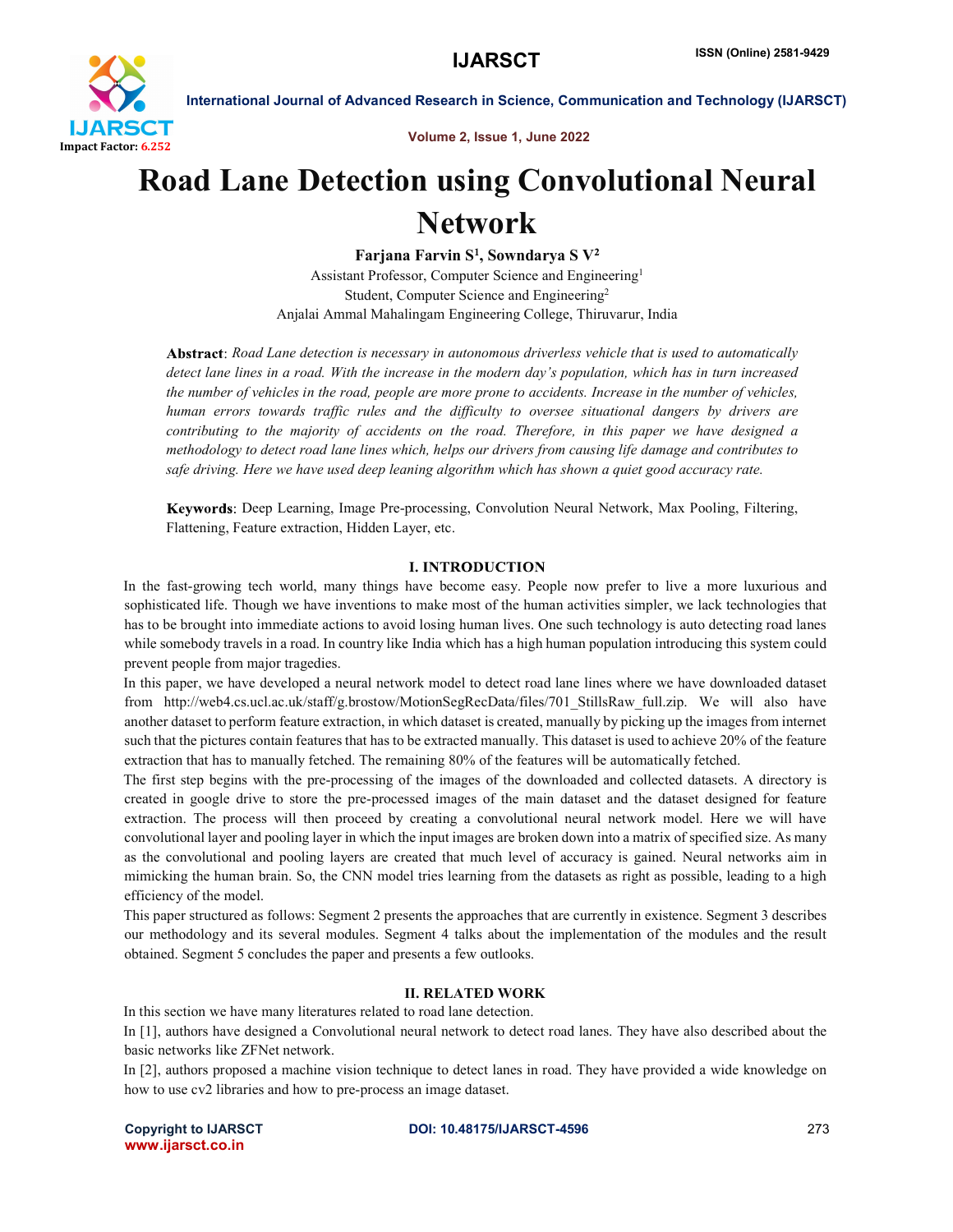

### Volume 2, Issue 1, June 2022

In [3], the authors have a clear approach on instance segmentation in edge-cloud computing. Here they have given a clear description on how edge-computing go in-hand with the deep learning algorithms, such as CNN and RNN and etc.

In [4], the authors have represented a clear view on how regression-based lane detection model works the paper has also described in detail about lane type classification stages like resnet101-based lane type classification model. This has also depicted a high knowledge on how the calculations are done in the background in a CNN model.

In [5], the authors have shown in detail about how the neural networks work in the background and has also been depicted a clear picture of RANSAC algorithm. Authors have depicted how CNN will take over when RANSAC algorithm fails. Authors In [6], have given information about how road lane detection can increase vehicle guidance, when it is a highly populated vehicles in a region or road. It has shown an overview on how intelligent vehicles work and hough transforms guidelines. Here we can also learn about how one can perform noise reduction from an image dataset.

Authors In [7], presents many experiments that have been undertaken to turn road lane detection into a virtual assistant to increase driving safety and prevent car accidents, particularly with autonomous vehicles.

The authors in [8], depicted road lane detection using dashed and solid road lanes using visible light camera sensor.

In [9], the authors have designed a methodology to detect road lane detection and have used it under various circumstances and have performed the experiment in various regions like urban, rural, narrow and broad roads and the result has come up with high accuracy rate.

The advantage of all these methodologies discussed in all these above-mentioned reference papers are quite obvious to predict the image correctly as close as possible and discussing about various methods at each level has been a huge information for once to start with deep learning neural networks.

The disadvantage is that it doesn't clearly mention how each process is performed in the background. The experiment with this technology has been performed in a very little region and still there are regions where this has to be tested like hill stations and mountain regions. In the methodology that we have designed, it will be tested under all the circumstances possible.

### III. METHODOLOGY

Our main is to detect road lane lines when a person is travelling by road. Here we have put up the system architecture in a simple and in a clear way. The system architecture depicted here is clearer to explain what is done in this whole methodology. The system architecture of the proposed system is in the figure1.



Figure 1: System Architecture

### A. IMAGE PRE-PROCESSING

Image pre-processing is a technique where images are removed from noises. Noises here refers to unwanted information and colour patterns in the images like RGB colours. Image pre-processing includes converting RGB or BGR colours to grayscale images, just to make easy for the model to process the images. We use libraries like sklearn, keras library to pre-process the dataset. Deep learning algorithms when applied on improperly pre-processed dataset, can give irrelevant results with a poor accuracy rate. So, image pre-processing is the most important step in this entire methodology. Once the image is pre-processed then they have to be stored in a separate folder in the drive.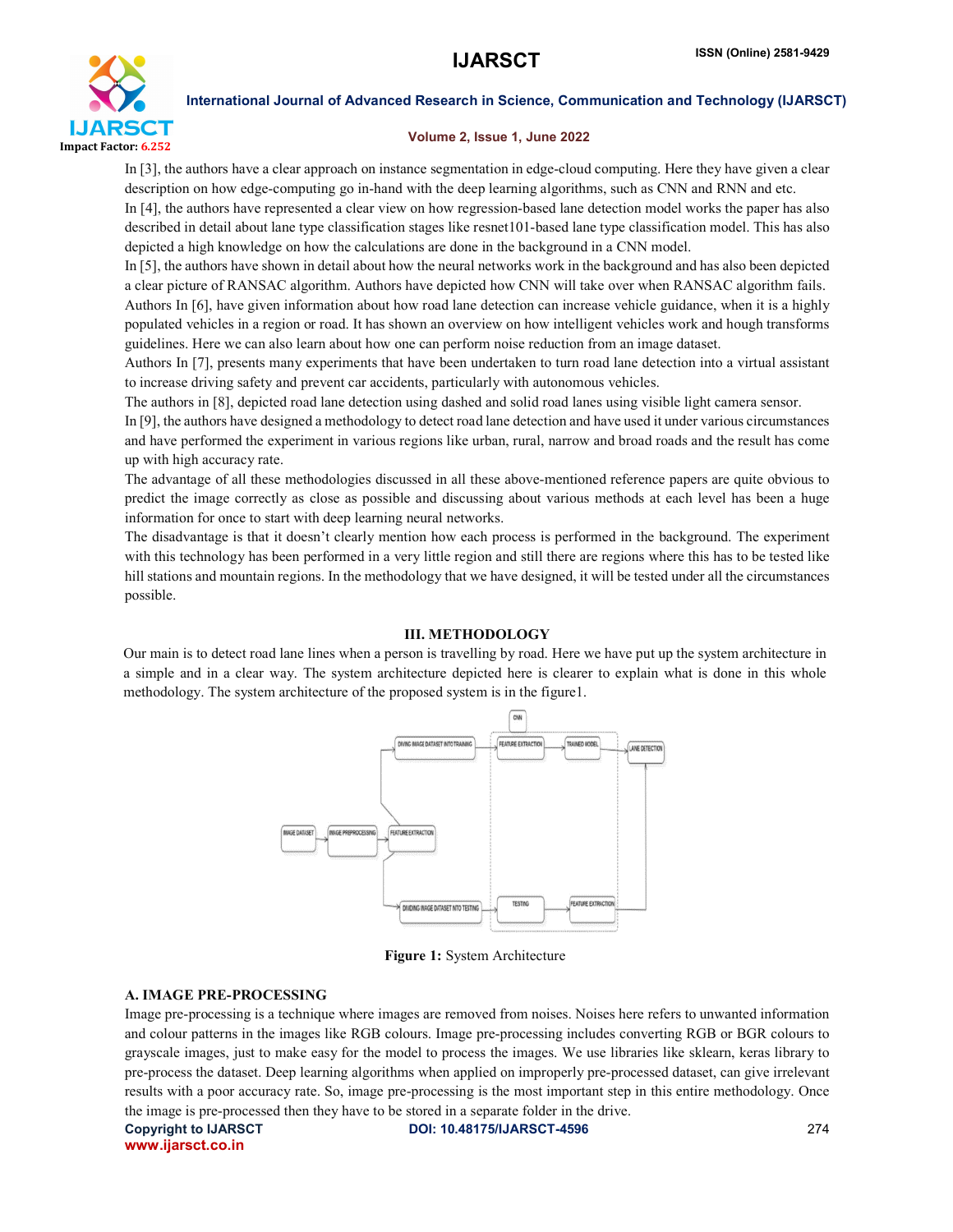

### Volume 2, Issue 1, June 2022

### ALGORITHM

- 1. Mount google drive into google colab.
- 2. Create an empty list, images=[].
- 3. Fetch the address of each location and save it in img loc list.
- 4. Define a function img\_read\_and\_show(img\_loc):
	- 4.1 for img<---- img\_loc[0] to img\_loc[-1]:
		- 4.1.1 read each img and append it to images list.
	- 4.2 return images.
- 5. Call img\_read\_and\_show(img\_loc) function.
- 6. read\_images= images.
- 7. Create an empty list images=[]
- 8. Define function image\_preprocessing(img\_loc):
	- 8.1 for image <---- img\_loc[0] to img\_loc[-1]:
		- 8.1.1 image <---- read each image
			- 8.1.2 img <---- resize the image to a proper size.
			- 8.1.3 img <---- convert to gray.
			- 8.1.4 Append img to images

Create a directory and store the preprocessed images in the images list into it.

### B. FEATURE EXTRACTION

Collect Feature extraction the image dataset and then we convert its height and width to the required size. We then convert the resized images into grayscale images. Split train and test data in the feature extraction images. We then train and split them. In CNN 20% of the feature extraction, i.e., the main features are given by the user and the 80% of the features are extracted by the CNN model itself. So, this step is to achieve the above said 20% feature extraction process. The feature extracted images are then stored into separate directory which is used to train and test our main dataset, according to the features extracted.

### ALGORITHM

1. Upload feature extraction images into the colab notebook. 2. Import sklearn.model\_selection.

- 3. Create an empty list data=[]
- 4. Create train=[]
- 5. Create test=[]

6. Call the function image\_preprocessing and pass the image location.

- 7. Store the preprocessed feature extraction images into a separate folder.
- 8. Define a variable called categories=[Trees,Vehicle].
- 9. For category <-----categories:

9.1 label= index number of category in categories list.

- 9.2 for img <----- in category folder:
	- 9.2.1 Read each img.
	- 9.2.2 Append [img, label] into data list.
- 9.3 length= len(data)

```
9.4 if label == 0:
```
9.4.1 Append train=data[0:(len/2)] 9.4.2 Append test=data[((len/2)+1):]

9.5 Store length in pdl.

 $9.6$  if label ==1:

9.4.1 Append train=data[pdl:((length-pdl)/2)]

9.4.2 Append test=data[((length-pdl)/2)+1):len]

```
10. Shuffle train and test lists.
```
11. Now train and test lists contains images and labels now split the labels and images in train into two separate list. train\_img=images in train lists. train\_label= labels in train list.

12. test\_img = images in test list. test\_label=label in test list.

13. Now feed train\_img(input), train\_label(output) inside fit method to train the model.

14. Now feed the test\_img(input) into predict method. And predict the output.

Copyright to IJARSCT **DOI: 10.48175/IJARSCT-4596** 275 www.ijarsct.co.in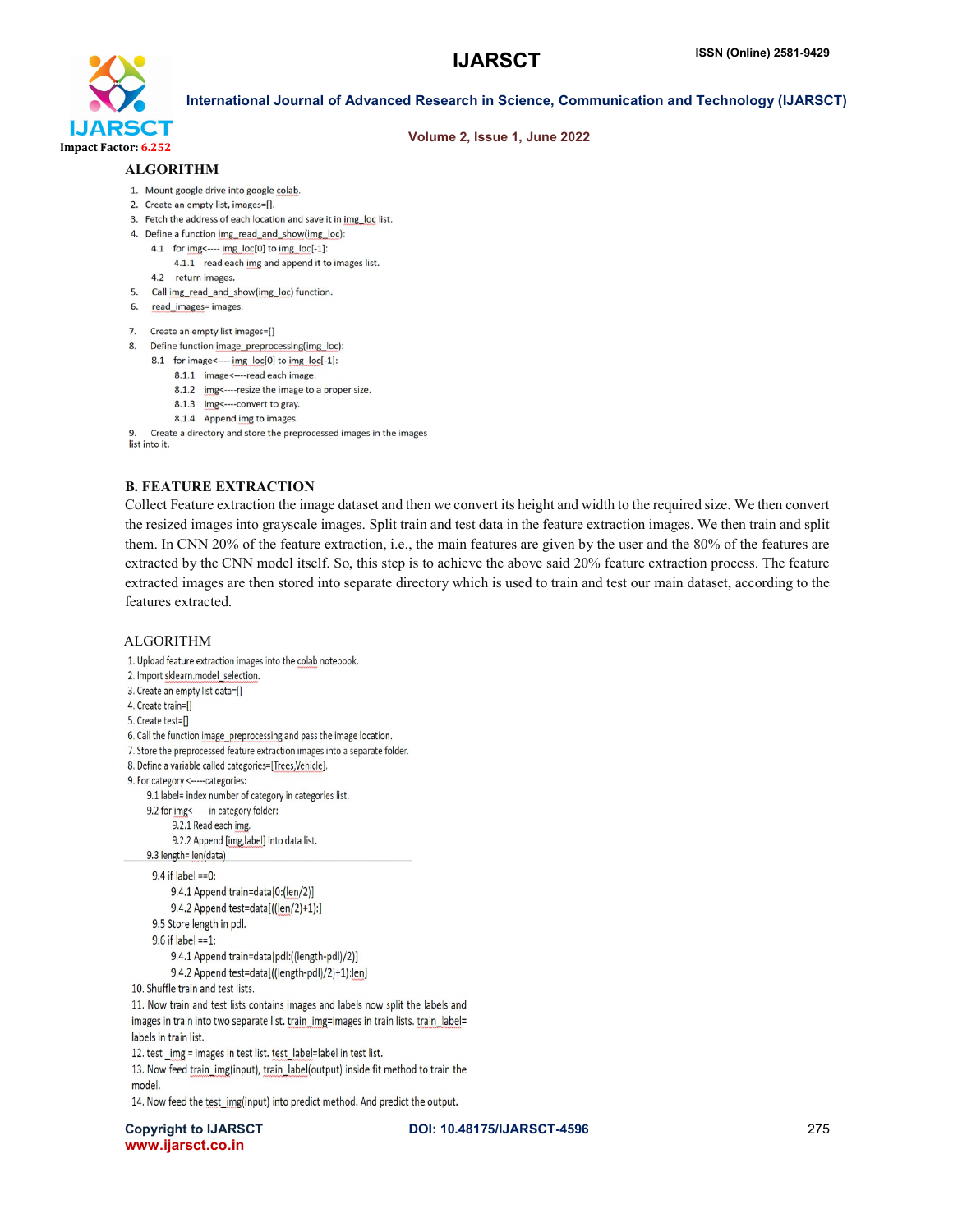

### Volume 2, Issue 1, June 2022

### C. TRAIN-TEST SPLIT

Here we could use various libraries to split data. But the one that we have actually used is sklearn library. Now train the main dataset images and according to the features that the system classifies them, they are stored into different folders. We first need to import sklearn library by simply including the below statement from sklearn.model selection import train\_test\_split.

### ALGORITHM

- 1. Store the location of main preprocessed images into img\_loc.
- 2. Create an empty list images=[].
- 3. for img <--- img loc:
	- 3.1 image <----Read each img.
	- 3.2 Append image to images list.
- 4. Create an empty list list  $0 = []$
- 5. Create an empty list list 1=[]
- 6. Create an empty list list others=[]
- 7. for img <---- images [0] to len(images)-1:
	- 7.1 predict(img).
	- 7.2 if  $predict(img)=0$ :

```
7.2.1 Append img into list_0.
```

```
7.3 elif predict(img)==1:
           7.3.1 Append img into list_1.
      7.4 else:
           7.4.1 Append img into list others.
8. Create an empty list train_set=[].
9. Create an empty list test_set=[].
10. len_0=len(list_0)
11. len_1=len(list_1)
12. <u>len_oth=len(list_others)</u>
13. Append list_0[0:(len_0)/2], list_1[0:(len_1)/2], list_others[0:(len_oth)/2] into
train set list.
14. Append list_0[(len_0)/2)+1:], list_1[(len_1)/2+1:], list_others[(len_oth)/2)+1:]
into test_set list.
```
### D. CLASSIFICATION

Here, we will create the convolutional neural network model, where we will first import the Sequential class from tensorflow.keras.models library. In CNN, we have 2 layers one is convolutional layer and pooling layer. To create convolutional layer and pooling layer, we should first import Conv2D and MaxPooling modules. We will use add method to add convolutional and Max Pooling layer. Similarly, we could have as many convolutional and pooling layer as required. Once we have created the required number of convolutional and pooling layers, we will then apply flattening, which is then passed on through the hidden layers.

As the number of hidden layers and convolutional layer increases, we could expect our model to achieve a better accuracy rate. But we should also be careful that the model should not overfit.

### **ALGORITHM**

- 1. Create CNN model.
- 2. Pass the train set into CNN model and train them.
- 3. Analyse the model.
- 4. Pass the test set into the CNN model.
- 5. Predict the features.
- 6. Remove the features and highlight the lane.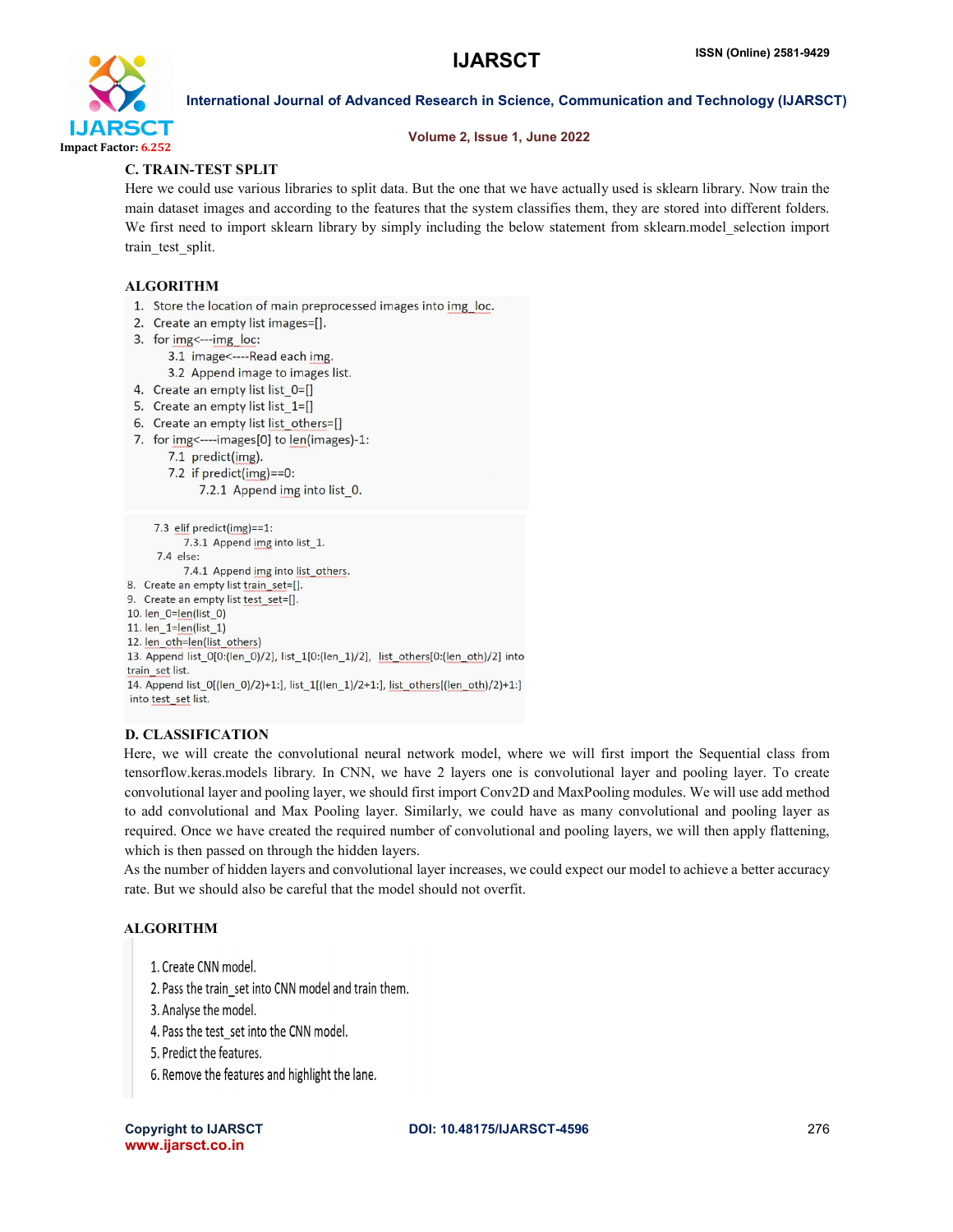

### Volume 2, Issue 1, June 2022

### E. PREDICTION AND DETECTION

Finally, once we are done with neural network design, training and testing our image datasets, we will then pass on some completely new images to the neural network to see how far our model could perform well on a new data about which it has absolutely zero knowledge. We have also used feedback algorithm which will get the input from the user to make sure if it has predicted accurately on the new image dataset or not. According to the user's response our model will try enhancing itself. If the user's input says the prediction is accurate, then the model will work at the same level. If not, the model will make the neural network more efficient and then try applying the methodology in it.

### ALGORITHM

- 1. Feed a new image.
- 2. Perform preprocessing.
- 3. Feed it into CNN model.
- 4. Detect the features.
- 5. Remove the detected features.
- 6. Highlight the lane.
- 7. Display the final output image.

### IV. IMPLEMENTATION AND RESULTS

The image dataset that we have taken for the road lane detection has been predicted and detected with a good amount of accuracy rate. Here we have shown the output of scalers for the train and validation dataset that has been separated from the original main dataset. This scaler shows how the validation and train set perform well on each model individually. So, this can take into account to evaluate our model.



Figure 2: epoche accuracy showing train and validation set's accuracy.



Copyright to IJARSCT **DOI: 10.48175/IJARSCT-4596** 277 Figure 3: epoche loss showing train and validation set's loss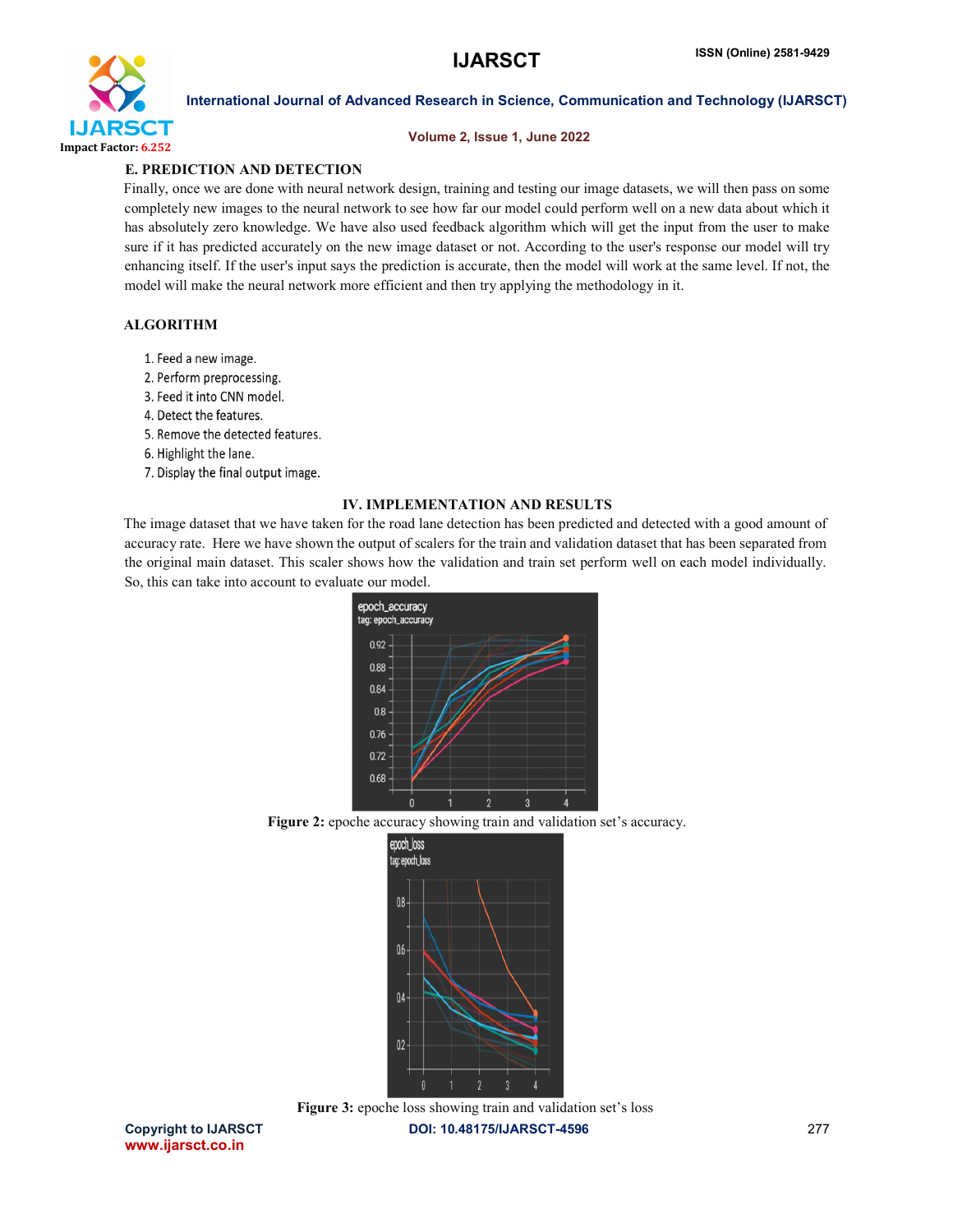

### Volume 2, Issue 1, June 2022



Figure 4: evaluation accuracy showing train and validation set's accuracy



Figure 5: evaluation accuracy showing train and validation set's loss





Figure 7: Figure showing code for storing pre-processed images



Figure 8: Figure showing code for creating logs for each model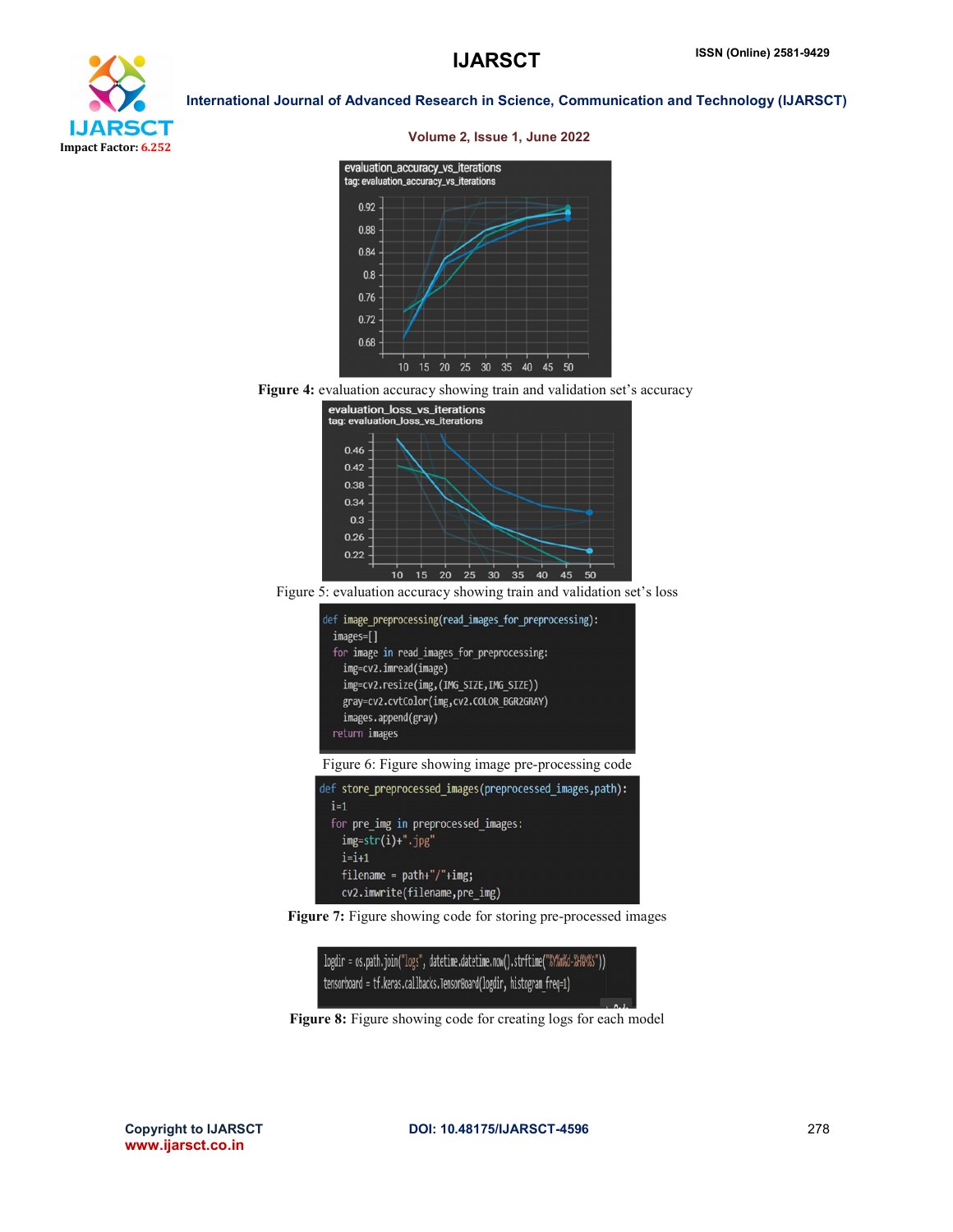

| Volume 2, Issue 1, June 2022                                                          |
|---------------------------------------------------------------------------------------|
| model=Sequential()                                                                    |
| $model.add(Conv2D(64, (2,2), activation = "relu"))$<br>model.add(MaxPooling2D((2,2))) |
| $model.add(Conv2D(64, (2,2), activation = "relu")$<br>model.add(MaxPooling2D((2,2)))  |
| $model.add(Conv2D(64, (2,2), activation = "relu"))$<br>model.add(MaxPooling2D((2,2))) |
| <b>Figure 9:</b> Figure showing code for creating CNN model                           |
| del.add(Flatten())                                                                    |
| del.add(Dense(128, input shape=x.shape[1:],activation="relu"))                        |
| del.add(Dense(128,activation="relu"))                                                 |
| del.add(Dense(2,activation="Softmax"))                                                |

Figure10: Figure showing code for creating hidden layers and output neurons

## model.fit(x,y,epochs=5,validation split=0.3,batch size=32,callbacks=[tensorboard])

Figure11: Figure showing code for Training the model

### V. CONCLUTION

To handle the problem of lane detection in difficult conditions such as shadows and obstructions, the lane detection methods based on classical image processing and the lane detection approach based on deep learning are analysed and contrasted. A two-branch training network and a tailored training network based on semantic segmentation are proposed to improve the efficiency of central computing, and the combination of vehicle edge computation and actual engineering can improve the effect of lane line detection networks. When the ground moves in the inverse perspective transformation, the usage of a fixed transformation matrix causes mistakes, causing the vanishing point projected to infinity to move up or down.

The model's stickiness is enhanced by the fact that the prediction is based on the input image, which allows the network to modify the projection parameters when the ground plane changes. The results of the final testing suggest that the model presented in our research performs better in conditions such as poor lighting and lane line erosion.

### **REFERENCE**

- [1] Junfeng Li, Dehai Zhang, Yu Ma and Qing Liu. Lane Image Detection Based on Convolution Neural Network Multi-Task Learning, by the authors, by the authors. by the authors. Licensee MDBI, Basel, Switzerland, Published: 27 September 2021.
- [2] Xining Yang, Dezhi Gao, Jianmin Duan, and Lei Yang. Research on Lane Detection Based on Machine Vision. Intelligent Measure & Control Laboratory, Beijing University of Technology, Beijing, China.
- [3] Wei Wang1, Hui Lin2 and Junshu Wang3,4. CNN based lane detection with instance segmentation in edge-cloud computing. https://doi.org/10.1186/s13677-020-00172-z.
- [4] Nima Khairdoost, Steven S. Beauchemin and Michael A. Bauer. Road Lane Detection and Classification in Urban and Suburban Areas based on CNN. Department of Computer Science, The University of Western Ontario,London, ON, N64-5B7, Canada. 10.5220/0010241004500457.
- [5] Jihun Kim and Minho Lee. Robust Lane Detection Based on Convolutional Neural Network and Random Sample Consensus. School of Electronics Engineering, Kyungpook National University. 1370 Sankyuk-Dong, Puk-Gu, Taegu 702-701, South Korea.